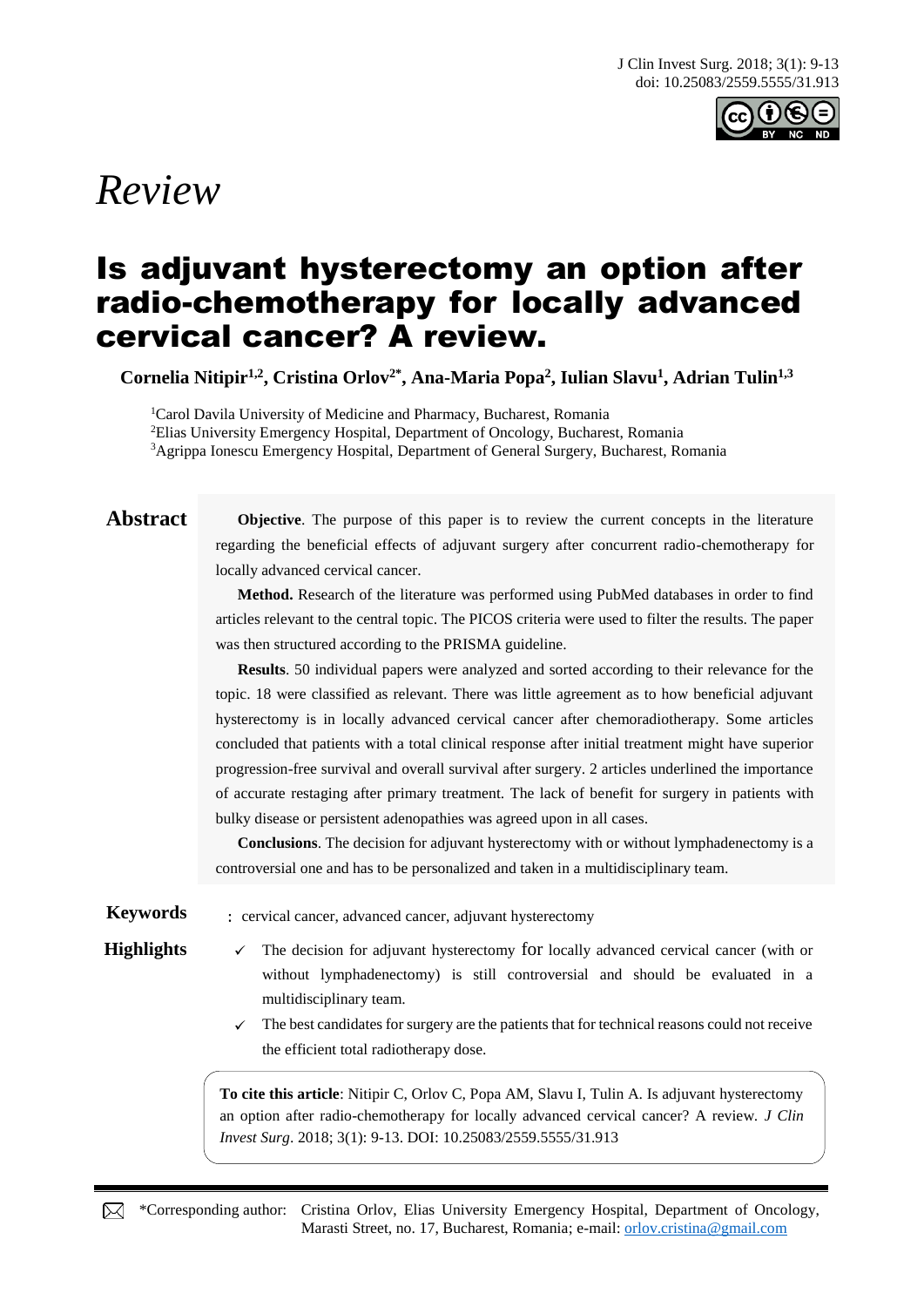#### **Introduction**

Cervical cancer is a very important health issue nowadays, having the highest incidence in low-income countries. The most important factor in its incidence is the human papillomavirus- HPV infection. The prevalence of HPV infection in high incidence countries is 10-20% (1).

The most important histological subtype is squamous cell carcinoma- 80% followed by adenocarcinoma- 20%. The incidence of adenocarcinoma of the cervix is ascending in the last 30 years, probably because screening methods for it are not as efficient as for squamous cell carcinoma (2, 3).

Advanced cervical cancer is usually defined as any stage higher than FIGO stage IIB (tumour with parametrial invasion). Radical hysterectomy with pelvic lymph node dissection is not an option for primary treatment for these patients and pelvic external beam radiotherapy (EBRT) and brachytherapy are standard options. Concurrent cisplatin chemotherapy should always be taken in consideration. The efficacy of adding concurrent chemotherapy cannot be doubted. However, just one-third of the patients have complete radiological in clinical response after radio-chemotherapy. The aim of this review is to present data in the literature regarding surgical efficacy in locally advanced cervical cancer patients after EBRT and brachytherapy with concomitant chemotherapy (4).

Research of the literature was performed using PubMed databases in order to find articles relevant to the central topic. The PICOS criteria were used to filter the results. The paper was then structured according to the PRISMA guideline.

Fifty individual papers were analyzed and sorted according to their relevance for the topic. 18 were classified as relevant. There was little agreement as to how beneficial adjuvant hysterectomy is in locally advanced cervical cancer after chemoradiotherapy. Some articles concluded that patients with a total clinical response after initial treatment might have superior progression-free survival and overall survival after surgery. Two articles underlined the importance of accurate restaging after primary treatment. The lack of benefit for surgery in patients with bulky disease or persistent nodal involvement was agreed upon in most clinical trials.

#### **Discussion**

• *Surgery as primary treatment for cervical cancer* Surgery is performed as primary treatment in stages However, pelvic lymphodissection is mandatory if lymphovascular space invasion exists. In order to decide on the surgical procedure, the desire to preserve fertility is of utmost importance. If the patient is not a candidate for fertility-preserving procedures, then extrafascial hysterectomy is the right option. The decision for lymphodissection depends on LVSI in this case as well. In stage IA2 trachelectomy is the only option in order to preserve fertility (6).

In all the other cases in this stage hysterectomy with or without pelvic lymphadenectomy is the standard treatment. In stage IB to IIA fertility-sparing procedures are not an option. Radical hysterectomy with mandatory pelvic dissection and paraaortic lymph node sampling is the standard treatment. However, current guidelines underline that surgery as primary treatment is category I indication for stages IB1 and IIA and category IIB for stage IB2 and IIA2. For this last subgroup of patients, the preferred primary treatment is radiochemotherapy followed by brachytherapy (7).

• *Primary treatment for locally advanced cervical cancer*

Locally advanced cervical cancer is defined as any stage higher than IIB. Some experts consider stage IB2 and IIA2 locally advanced as well (8).

In the advanced setting, it is essential to establish whether nodal involvement is present because radiotherapy has to be tailored in consequence. The optimal methods to establish if nodal involvement exists are MRI and surgical staging. Surgical staging can identify microscopic nodal involvement and is superior to abdominopelvic MRI. PET-CT has higher sensibility and specificity for nodal involvement, but it not always available (9, 10).

Radiochemotherapy should always be chosen as primary treatment in these stages. EBRT will be planned using a CT scan. The EBRT plan should include the gross tumour volume, the parametria, the uterosacral ligaments, at least 3 cm of vaginal margin from the gross disease. If the patients are staged as node negative, then the radiation volume has to include the obturator, external and internal iliac nodes and presacral ones. If the patient is considered high risk the field has to be extended to the common iliac nodes. A total dose of 45Gy has to be delivered to the lymph nodes. The total dose for the gross tumour volume has to be 85 Gy (as measured in point A). Point A is an anatomical point in the paracervical region, 2 cm above the cervical flange and 2 cm lateral to midline where highest doses of chemotherapy have to be delivered (11).

I to IIA. Cone biopsy is an option in IA1 stage (5). brachytherapy. The addition of cisplatin chemotherapy These high doses will be achieved with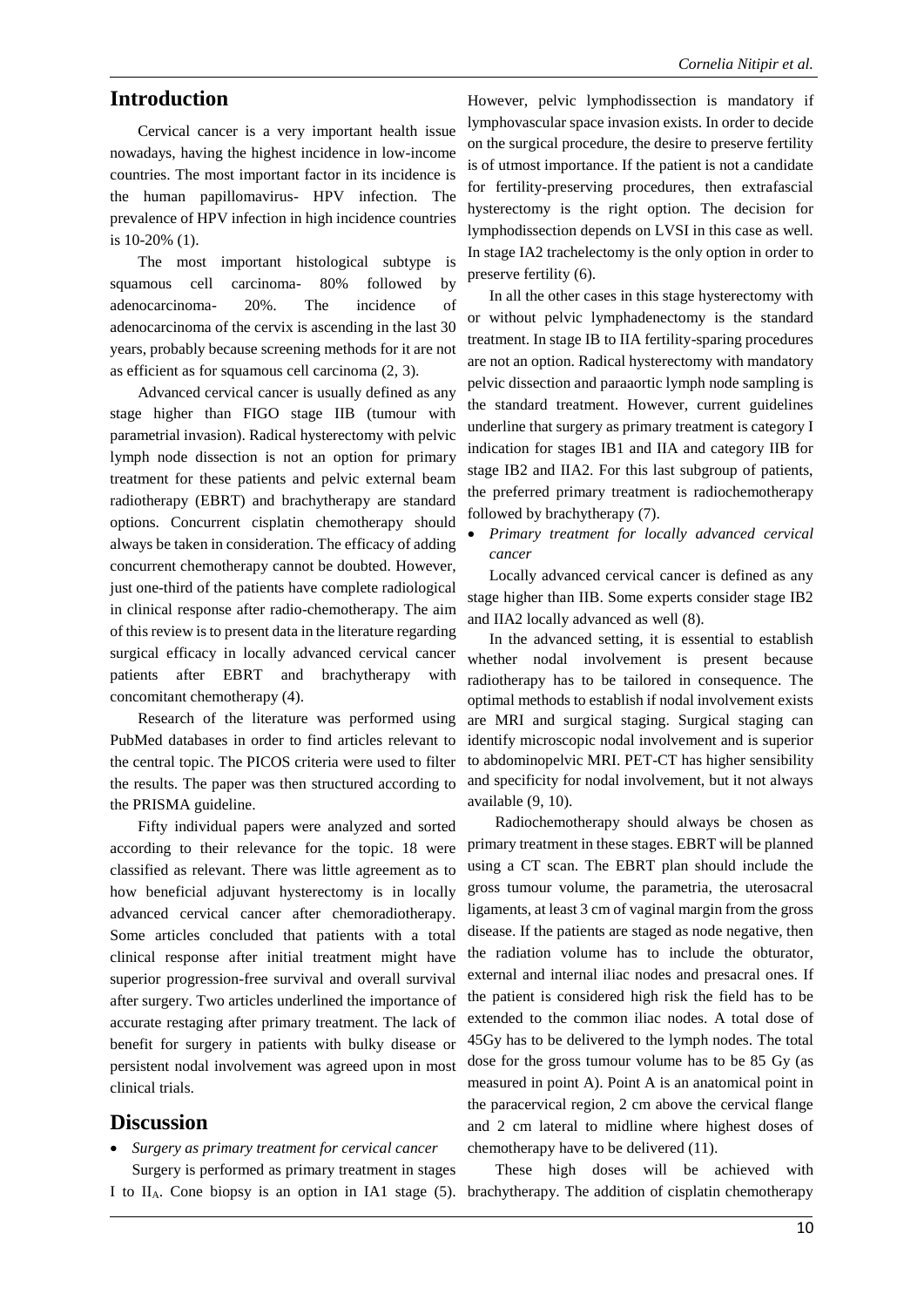administration mandatory (12).

When the administration of these high doses of lower, recent guidelines recommend hysterectomy. This, however, is a category 3 recommendation (4).

• *Evidence for adjuvant surgery after chemoradiotherapy in the advanced cervical cancer setting*

One of the first clinical trials to investigate this option was the one by Perez et al. which included a total number of 425 patients with stage IB, IIA, IIB cervical cancer. All these patients were treated at first with chemoradiotherapy. The stage IB and IIA patients received a total dose to point A of 70-80 Gy, whereas the ones with bulky disease (tumour more than 5 cm diameter) or stage IIB were treated with total doses of 80-90Gy to point A. Overall survival at 5 years in patients IB2, IIA and IIB respectively was 61%, 63% and 69% in the radiochemotherapy alone group, and 60%, 72% and 65% in the group that also underwent surgery. A clear benefit on 10-year survival for the stage IIA patients that were also treated with adjuvant surgery was observed. 72% were alive at 10 years. However, statistical significance was disputable with p-value more than 0.5. Metastasis rate was lower in the radiochemotherapy alone group: for the IB, IIA, IIB subgroups 10%, 17% and 23% was the rate of metastasis in the radiochemotherapy alone subgroup, whereas 14%, 20% and 29% had metastases at the 5-year interval in the adjuvant surgery subgroup. This trial concluded that the outcomes are not different when adding surgery to radiochemotherapy for stage IB, IIA or IIB cervical cancer (13).

Another trial on this topic with an interesting design is the one of Legnevacue et al. published in 2011. It enrolled patients with advanced stage cervical cancer that received radiochemotherapy and had complete response on clinical gynecological examination and pelvic MRI or if the tumour was reduced by more than 50% in diameter. They were randomized for adjuvant hysterectomy or observation. Benefit on progressionfree survival was seen in the completion surgery group. The pelvic recurrence rate was lower in the surgery subgroup (46% vs. 56%) and the difference was statistically significant ( $p<0.01$ ). The relative risk of progression or death also favored the completion surgery group. The authors concluded, that although no

to this treatment is very efficient. The benefit of standard of therapy is available for advanced cervical concomitant cisplatin chemotherapy on overall survival cancer patients with a good response after and response rate is incontestable, making cisplatin chemoradiotherapy, the option of surgery is worth to be taken in consideration (14).

radiation in locally advanced cervical cancer is not included only advanced cervical cancer patients with technically possible, and the total dose in point A is complete clinical and radiological response after Morice et al. published a trial on the same topic that adjuvant chemoradiotherapy. The study was underpowered by the low number of patients. A total number of 61 patients were enrolled, of which 31 underwent surgery and 30 were observed. The surgical procedure consisted of extrafascial hysterectomy.

> However, if adenopathies were identified intraoperatively, lymphadenectomy was done. 3-year progression-free survival was 72% in the observation group and 89% in the surgery one. OS at 3 years also favored the surgery group with 97% vs. 86%. However, these differences were not backed up by statistical significance. One important aspect underlined by this trial was that the clinical and radiological complete response was confirmed by the pathology report in only one-third of patients. Therefore, in order to correctly restage patients after radiochemotherapy more sensible and specific methods like PET-CT have to be taken in consideration (15).

> Darus et al. conducted a retrospective clinical trial that included only patients with stage IB that received primary radiochemotherapy and brachytherapy. The patients were divided into two subgroups: one that was assigned to observation alone and one that underwent extrafascial hysterectomy. 5-year OS was similar in the two subgroups (113.8 in the surgery subgroup and 113.7 in the radiochemotherapy and brachytherapy alone group). An interesting detail in this trial is that most of the patients that had recurrence in both groups were smokers (16).

> One meta-analysis suggests that hysterectomy with or without lymphadenectomy after radiochemotherapy for cervical cancer has no benefit on OS, when reporting results for all the FIGO stage subgroups of patients. It may represent an option for patients with complete or good response to the first treatment. However, when bulky extra cervical disease or paraaortic lymph node involvement exist, the prognosis is worse. Surgical intervention, in this case, has no benefit and induces perioperative morbidity to the patient. However, there are few data on personalizing treatment for each histologic subtype: especially adenocarcinoma vs. squamous cell carcinoma (17).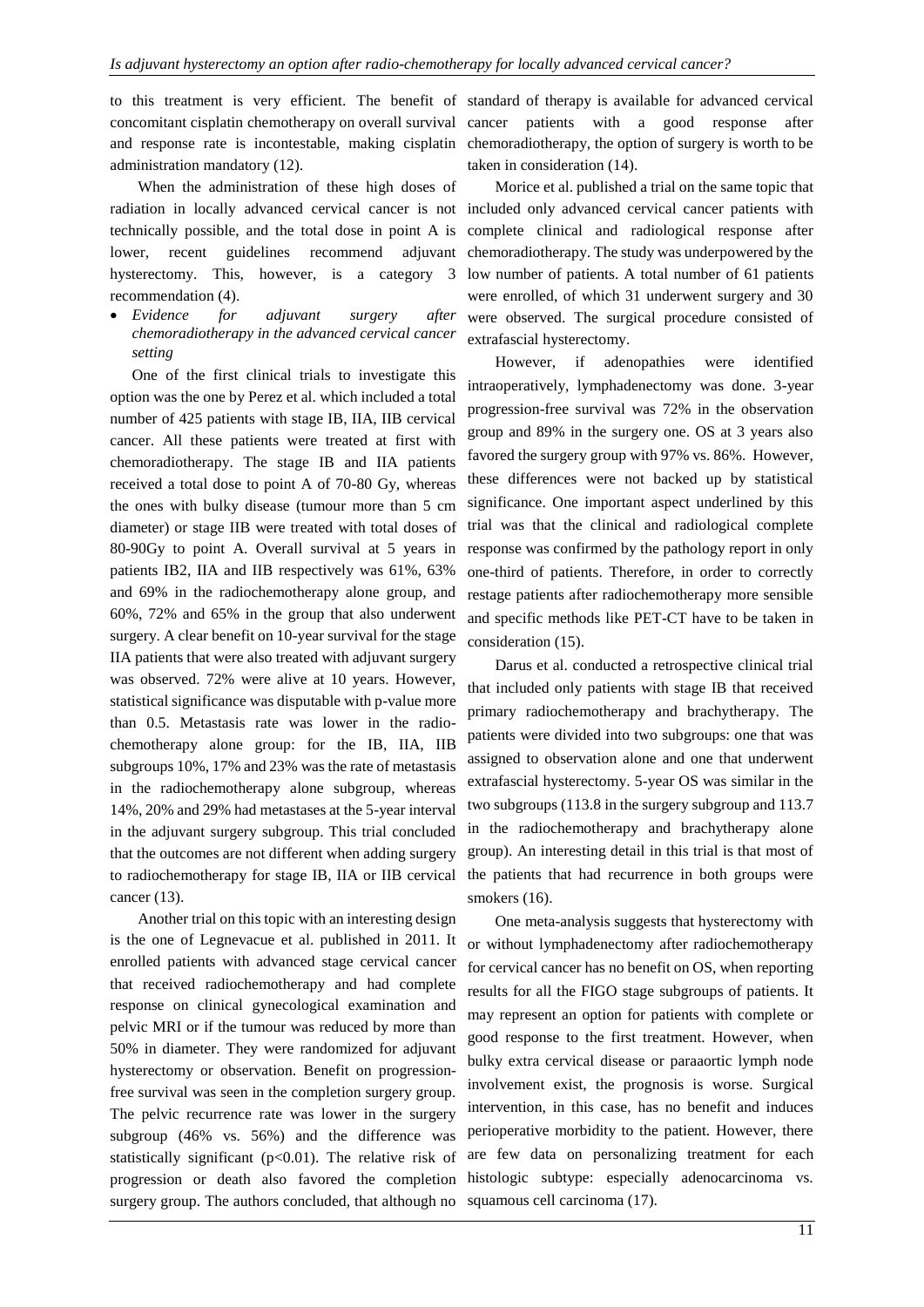Some trials consider adjuvant hysterectomy beneficial for patients with the macroscopic persistent disease after radiochemotherapy (18).

A trial of Houveraeghel et al. describes clear benefit on survival for radical hysterectomy after 6. chemoradiotherapy for patients with the macroscopic persistent disease. However, none of the cases could have been classified as bulky dease after initial therapy. None of them has suspicious local lymphnodes. The reported 5-year OS in the surgery group was 64.9 percent for stages higher than IIB (19).

#### **Conclusions**

The decision to operate after primary external beam 7. radiochemotherapy and brachytherapy was recently introduced in current guidelines for selected cases. The best candidates for surgery are the patients that for technical reasons could not receive the efficient total radiotherapy dose. Another subgroup of patients that could benefit from this approach are the ones with radiologic and clinical complete response. No benefit was seen for patients with the persistent bulky disease after primary treatment or for those with positive lymph nodes after treatment. Therefore, the decision for  $\theta$ . adjuvant hysterectomy with or without lymphadenectomy is a controversial one and has to be taken in a multidisciplinary team.

### **References**

- 1. Wang SS, Carreon JD, Gomes SL, Devessa SS. Cervical cancer incidence among 6 asian ethnic groups in the United States, 1996-2004. *Cancer* 2010; 116(4): 949-56. PMID: 20029972, DOI: 10.1002/cncr.24843
- 2. Kamphuis EI, Naber SK, Danhof NA, Habbema JDF, de Groot CJM, Mol BWJ. Effect of Cervical Cancer Screening Programs on Preterm Birth: A Decision and Cost-Effectiveness Analysis. *Obstet Gynecol*. 2017; 130(6): 1207-17. PMID: 29112652, DOI: 10.1097/AOG.0000000000002366
- 3. Jemal A, Bray F, Center MM, Ferlay J, Ward E, Forman D. Global cancer statistics. *CA Cancer J Clin*. 2011; 61(2): 69-90. PMID: 21296855, DOI: 10.3322/caac.20107
- (NCCN Giudelines)- Cervical cancer. Version 1.2018, October 2017. Accessed on 24.02.2018
- 5. Ramirez PT, Pareja R, Rendon GJ, Millan C, Frumovitz M, Schmeler KM. Management of low risk early stage cervical cancer: should conization,

simple trachelectomy or simple hysterectomy replace radical surgery as the new standard of care? *Gynecol Oncol*. 2014; 132(1): 254-9. PMID: 24041877, DOI: 10.1016/j.ygyno.2013.09.004

6. Cao DY, Yang Jx, Wu XH, Chen YL, Li L, Liu KJ, Cui MH, Xie X, Wu YM, Kong BH, Zhu GH, Xiang Y, Lang JH, Shen K; China Gynecologic Oncology Group. Comparisons of vaginal and abdominal radical trachelectomy for early stage cervical cancer: preliminary results of a multi-center research in China. *Br J Cancer*. 2013; 109(11): 2778-82. PMID: 24169350, DOI: 10.1038/bjc.2013.656

7. Cibula D, Abu-Rustum NR, Benedetti- Panici P, Köhler C, Raspagliesi F, Querleu D, Morrow CP. New classification system of radical hysterectomy: emphasis of a three dimensional anatomic template for parametrial resection. *Gynecol Oncol*. 2011; 122(2): 264-8. PMID: 21592548, DOI: 10.1016/j.ygyno.2011.04.029

8. Pecorelli S, Zigliani L, Odicino F. Revised FIGO staging for carcinoma of the cervix. *Int J Gynecol Obstet*. 2009; 105(2): 107-8. PMID: 19342051, DOI: 10.1016/j.ijgo.2009.02.009

- 9. Gold MA, Tian C, Whitney CW, Rose PG, Lanciano R. Surgical vs. radiographic determination of para-aortic lymphnode metastases before chemoradiotion for locally advanced cervical carcinoma: a Gynecologic Oncology Group Study. *Cancer*. 2008; 112(9): 1954-63. PMID: 18338811, DOI: 10.1002/cncr.23400
- 10. Patel S, Liyanage SH, Sahdev A, Rockall AG, Reznek RH. Imaging of endometrial and cervical cancer. *Insights Imaging*. 2010; 1(5-6): 309-28. PMID: 22347925, DOI: 10.1007/s13244-010- 0042-7
- 11. Yoshida K, Jastaniyah N, Sturdza A, Lindegaard J, Segedin B, Mahantshetty U, Rai B, Jürgenliemk-Schulz I, Haie-Meder C, Sasaki R, Pötter R. Assesment of Parametrial Response by Growth Pattern in Patients with IIB and IIIB Stage Cervical Cancer. Analysis of Patients from a Prospective, Multicenter Trial (EMBRACE). *Int J Radioat Oncol Biol Phys*. 2015; 93(4): 788-96. PMID: 26530747, DOI: 10.1016/j.ijrobp.2015.08.007
- 4. NCCN Clinical Practice Guidelines in Oncology 12. Gaffney DK, Erickson Wittmann BA, Jhingran A, Mayr NA, Puthawala AA, Moore D, Rao GG, Small W Jr, Varia MA, Wolfson AH, Yashar CM, Yuh W, Cardenes HR. ACR Appropriateness Criteria (R) on Advanced Cervical Cancer Expert panel on Radiation Oncology-Gynecology. *Int J Radiat*